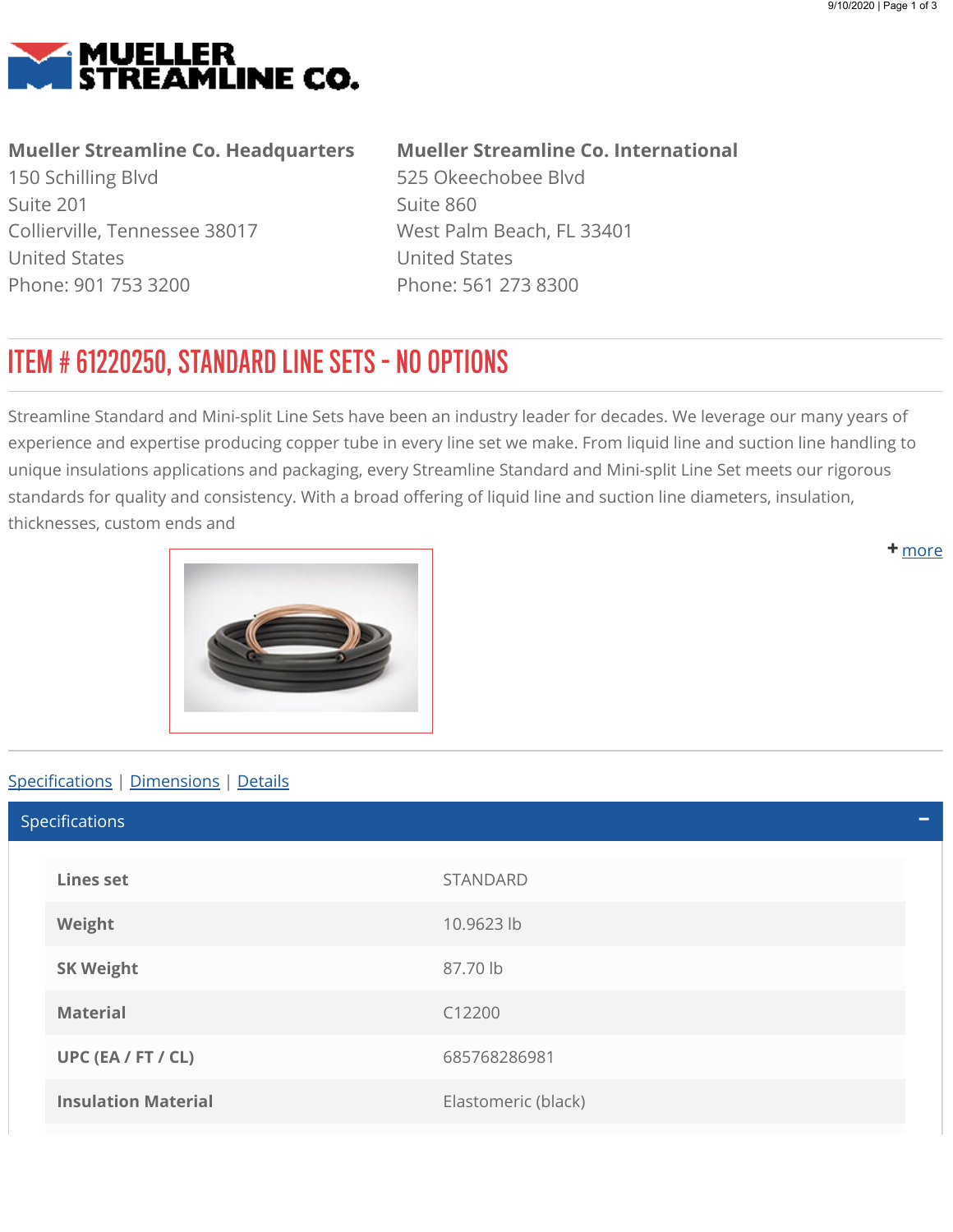| <b>Liquid Line Size</b>                    | 3/8"                                                                           |
|--------------------------------------------|--------------------------------------------------------------------------------|
| <b>Suction Line Size</b>                   | 3/4"                                                                           |
| <b>Insulation Wall Thickness</b>           | $1/2$ "                                                                        |
| 90° Bends                                  | <b>NO</b>                                                                      |
| <b>Standards</b>                           | <b>ASTM B1003</b><br>For HVAC Applications<br>Made in USA<br><b>UL 700 PSI</b> |
| <b>Customization</b>                       | Suction Line Insulation                                                        |
|                                            |                                                                                |
| <b>Finish Option 1 - Flare Fittings</b>    | <b>NO</b>                                                                      |
| <b>Finish Option 2 - Cable Gage</b>        | <b>NO</b>                                                                      |
| <b>Finish Option 3 - Cable Strands</b>     | <b>NO</b>                                                                      |
| <b>Finish Option 4 - T-stat Wire Gauge</b> | <b>NO</b>                                                                      |

<span id="page-1-1"></span><span id="page-1-0"></span>

| <b>Dimensions</b> |                       |          |  |
|-------------------|-----------------------|----------|--|
|                   |                       |          |  |
|                   | Length                | 025 ft   |  |
|                   | <b>Overall Height</b> | 33.5 in  |  |
|                   | <b>Overall Length</b> | 33.5 in  |  |
|                   | <b>Overall Width</b>  | 5.125 in |  |
|                   | <b>SK Height</b>      | 34.5 in  |  |
|                   | <b>SK Length</b>      | 34 in    |  |
|                   | <b>SK Width</b>       | 45 in    |  |

| <b>Details</b> |     | – |
|----------------|-----|---|
|                |     |   |
| <b>EA/SK</b>   | 8   |   |
| <b>Style</b>   | 910 |   |